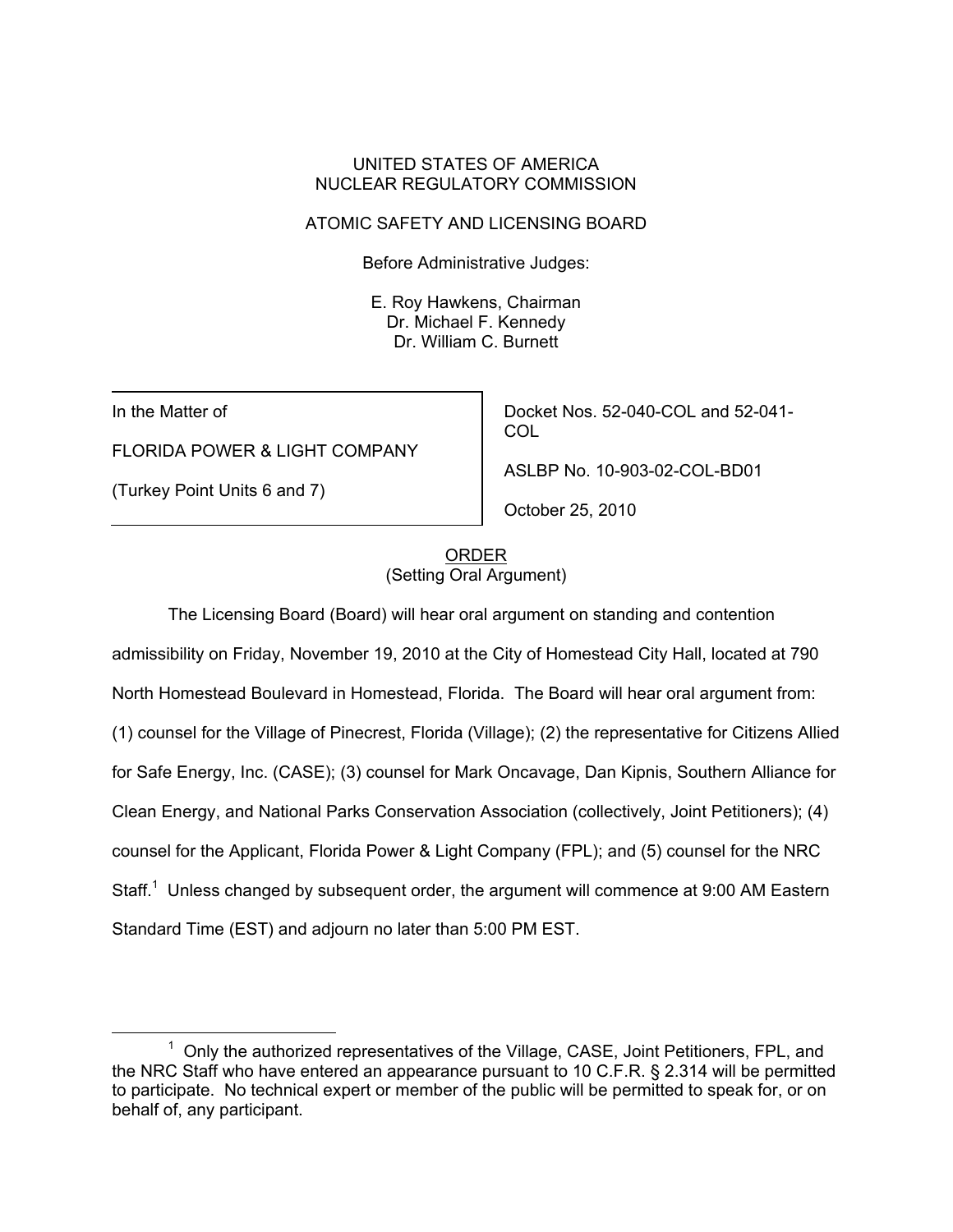In a subsequent order, we will provide information on how the argument will be structured, how much time will be allotted to each participant, and some of the topical areas and specific questions upon which the Board will want the participants to focus.

Members of the public and representatives of the media are welcome to attend and observe this proceeding. However, signs, banners, posters, and displays are prohibited in accordance with NRC policy. See Procedures for Providing Security Support for NRC Public Meetings/Hearings, 66 Fed. Reg. 31,719 (June 12, 2001).

 $\overline{\phantom{a}}$  , and the contract of the contract of the contract of the contract of the contract of the contract of the contract of the contract of the contract of the contract of the contract of the contract of the contrac

It is so ORDERED.

# FOR THE ATOMIC SAFETY AND LICENSING BOARD<sup>2</sup> */RA/*

E. Roy Hawkens, Chairman ADMINISTRATIVE JUDGE

Rockville, Maryland October 25, 2010

 $\overline{\phantom{a}}$  2  $2$  Copies of this order were sent this date by the agency's e-filing system to: (1) counsel for Joint Petitioners; (2) counsel for Petitioner Village of Pinecrest; (3) Barry J. White; (4) counsel for Applicant FPL; and (5) counsel for the NRC Staff.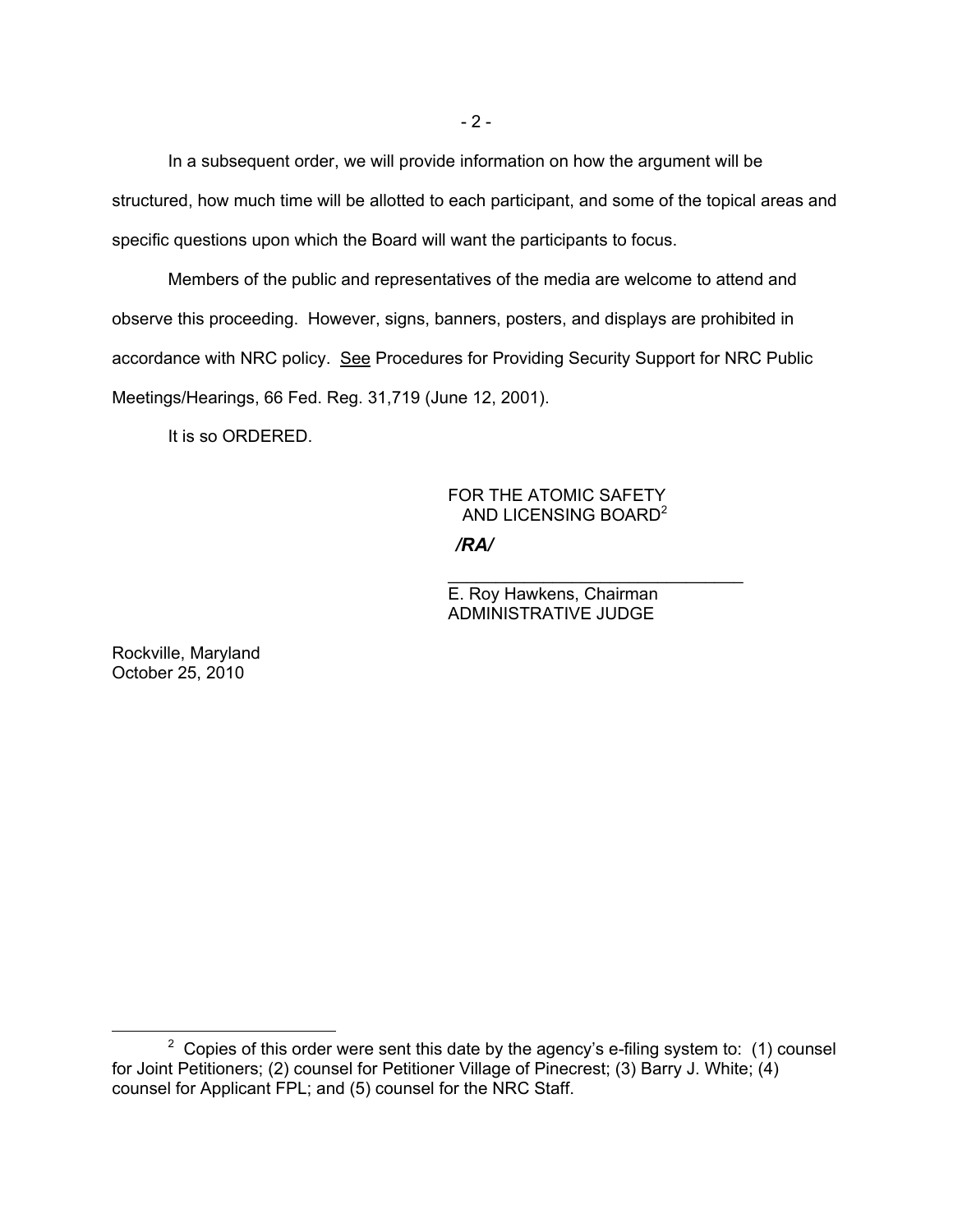### UNITED STATES OF AMERICA NUCLEAR REGULATORY COMMISSION

In the Matter of (1)

(Juno Beach, Florida) )

) and the contract of  $\mathcal{L}$  $)$ 

 $)$ (Turkey Point, Units 6 & 7) )

Florida Power & Light Company (and S2-040 and 52-041-COL

## CERTIFICATE OF SERVICE

I hereby certify that copies of the foregoing ORDER (SETTING ORAL ARGUMENT) have been served upon the following persons by Electronic Information Exchange.

U.S. Nuclear Regulatory Commission Office of Commission Appellate **Adjudication** Mail Stop: O-16C1 Washington, DC 20555-0001 E-mail: ocaamail@nrc.gov

U.S. Nuclear Regulatory Commission Office of the General Counsel Mail Stop - O-15 D21 Washington, DC 20555-0001 Marian Zobler, Esq. Sara Kirkwood, Esq. Patrick Moulding, Esq. Sara Price, Esq. Joseph Gillman, Paralegal E-mail: marian.zobler@nrc.gov; sara.kirkwood@nrc.gov; sap1@nrc.gov patrick.moulding@nrc.gov ; jsg1@nrc.gov

OGC Mail Center: Members of this office have received a copy of this filing by EIE service.

U.S. Nuclear Regulatory Commission Atomic Safety and Licensing Board Panel Mail Stop - T-3 F23 U.S. Nuclear Regulatory Commission Washington, DC 20555-0001

E. Roy Hawkens Administrative Judge, Chair E-mail: Roy.Hawkens@nrc.gov

Dr. Michael F. Kennedy Administrative Judge E-mail: michael.kennedy@nrc.gov

Dr. William C. Burnett Administrative Judge E-mail: william.burnett2@nrc.gov

Joshua Kirstein, Law Clerk, ASLBP E-mail: josh.kirstein@nrc.gov

Florida Power & Light Company 700 Universe Blvd. Juno Beach, Florida 33408 Mitchell S. Ross Vice President & General Counsel – Nuclear E-mail: mitch.ross@fpl.com

Florida Power & Light Company 801 Pennsylvania Ave. NW Suite 220 Washington, DC 20004 Steven C. Hamrick, Esq. Mitchell S. Ross Antonio Fernandez, Esq. E-mail: steven.hamrick@fpl.com; antonio.fernandez@fpl.com